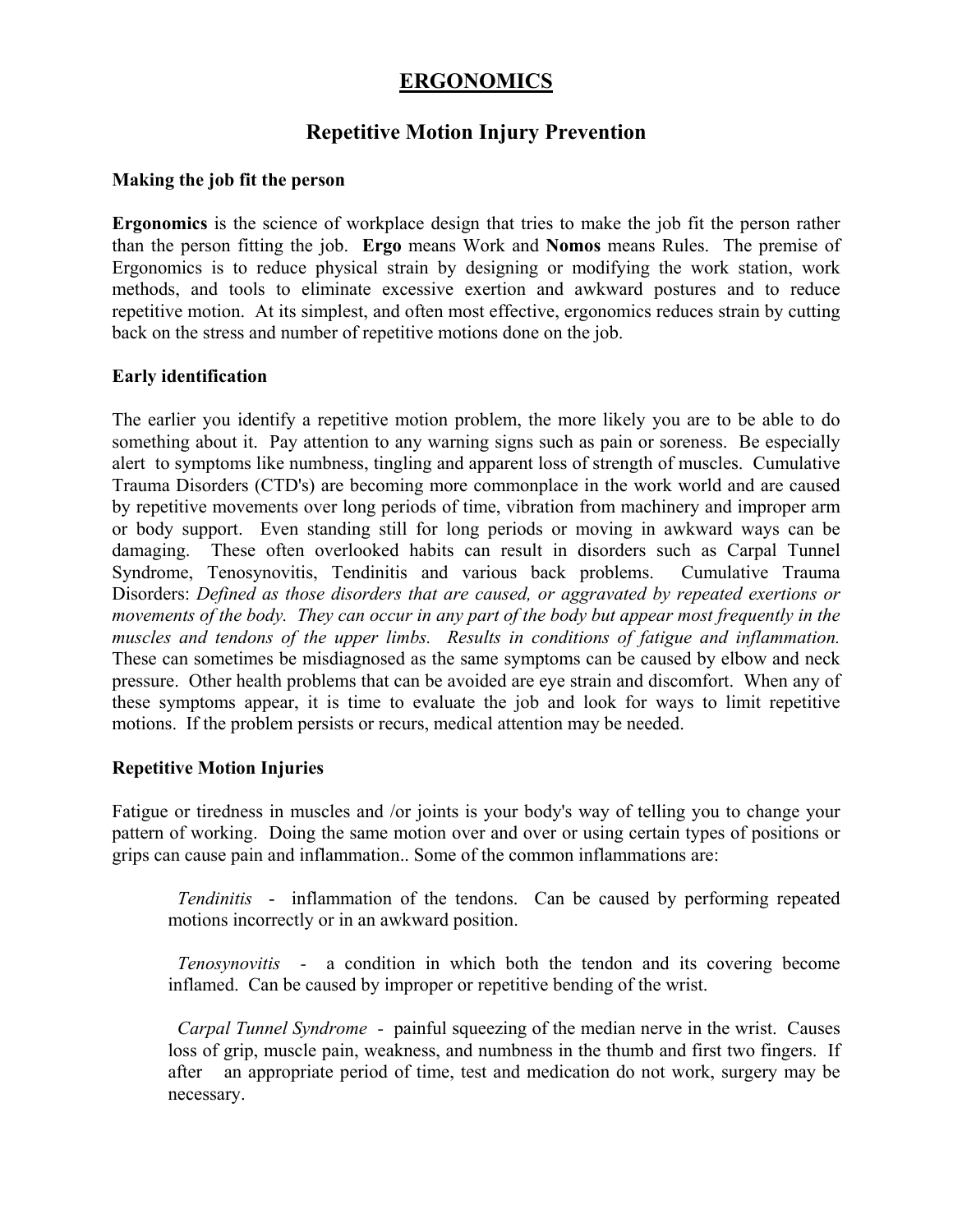#### **Limit repetitive motions**

The best form of prevention is to limit the time anyone spends doing the same motion over and over, whether it's packing, using a keyboard, using a hand or power tool, etc. To reduce your risks of Cumulative Trauma Disorders, avoid or minimize these physically straining activities:

Repetitive twisting movements, usually in combination with poor body position.

Exposure to cold, combined with repetitive motions.

Excessive standing with no chance to lean, sit, or comfortably reposition body.

Holding arms with no support.

Hand operation of vibrating machinery.

Repetitive physical force using shoulders, arms, legs, and back.

Repetitive motions using a bent wrist.

It is up to everyone to help identify poor ergonomic practices in the workplace. Managers, supervisors, employees, and health professionals should work as a team to correct existing ergonomic problems. When analyzing a specific job for ergonomic problems, the following points must be considered:

Weight of objects being handled.

Body positions.

Repetitions of certain movements or tasks.

How workers grip objects.

**Engineering Controls** is the preferred method of control. This should be accomplished through the following procedures:

Work Station Design: Work stations should be made easily adjustable and either designed or selected to fit the task, so they are comfortable for the worker using them.

Design for Work Methods: Work methods should be designed to reduce static, extreme and awkward postures, repetitive motion and excessive force.

Tool and Handle Design: A variety of sizes should be available to achieve proper fit and reduce ergonomic risk. The appropriate tool will be used to do a specific job.

**Work Practices** should include a program with key elements such as proper work techniques, employee conditioning, inspections, feedback, and maintenance.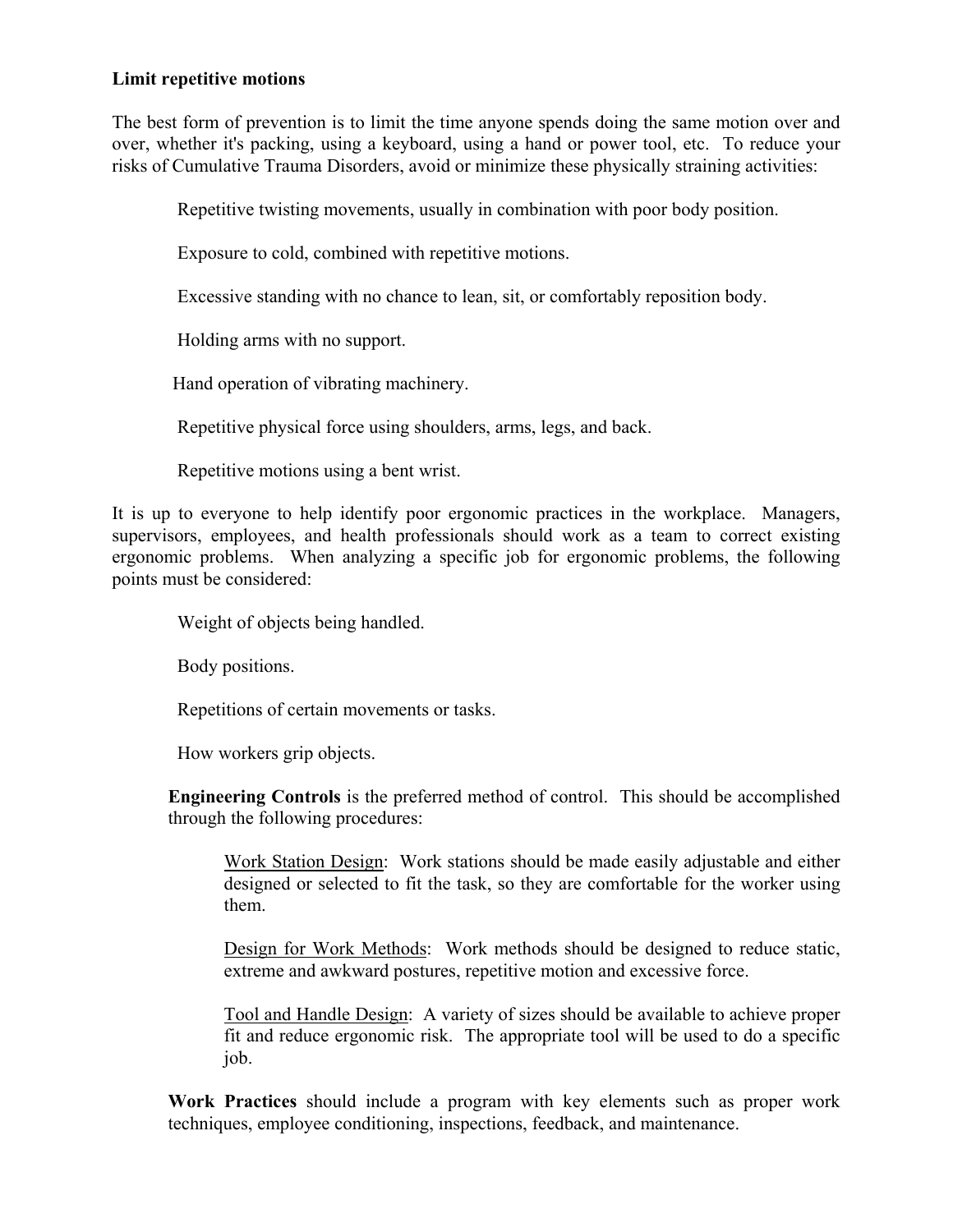Proper work techniques includes training on the correct lifting procedures and correct use of ergonomicaly designed work stations, fixtures, and tools.

Employee conditioning should include employees gradually being worked into a full workload as appropriate for their specific job. Employees reassigned to new jobs should also have a break-in training period.

Inspections shall be conducted periodically to ensure safe operating procedures are being followed.

Feedback will provide a system for employees to notify supervisors about conditions with potential ergonomic hazards. **Employees are instructed to report ergonomicaly related symptoms to their supervisors immediately**. These would include:

Numbing, burning, or tingling in your fingers.

Pain in your wrists.

Loss of grip or muscle weakness.

Fatigue or abnormal tiredness.

Pain in your back, legs, feet, neck or shoulders.

Maintenance should be the preventive program for monitoring mechanical equipment and tools to ensure they are in proper working condition.

**Administrative Controls** should reduce the duration, frequency, and severity of exposures to ergonomic hazards. Options to be considered:

Pacing - reducing the number of repetitions per hour.

Breaks - providing short rest periods to relieve fatigue.

 Job rotation - rotate periodically to a different task involving different movements.

#### **Exercise and techniques for prevention**

Exercise is an important part of the prevention program. Fit people are less likely to experience physical problems and are more likely to recover quickly when they do.

**Body stretch.** Reach up.

Side Bends. Slow and easy.

 **Upper body twist.** With hands on hips, twist to the right and then to the left. Repeat 4-6 times.